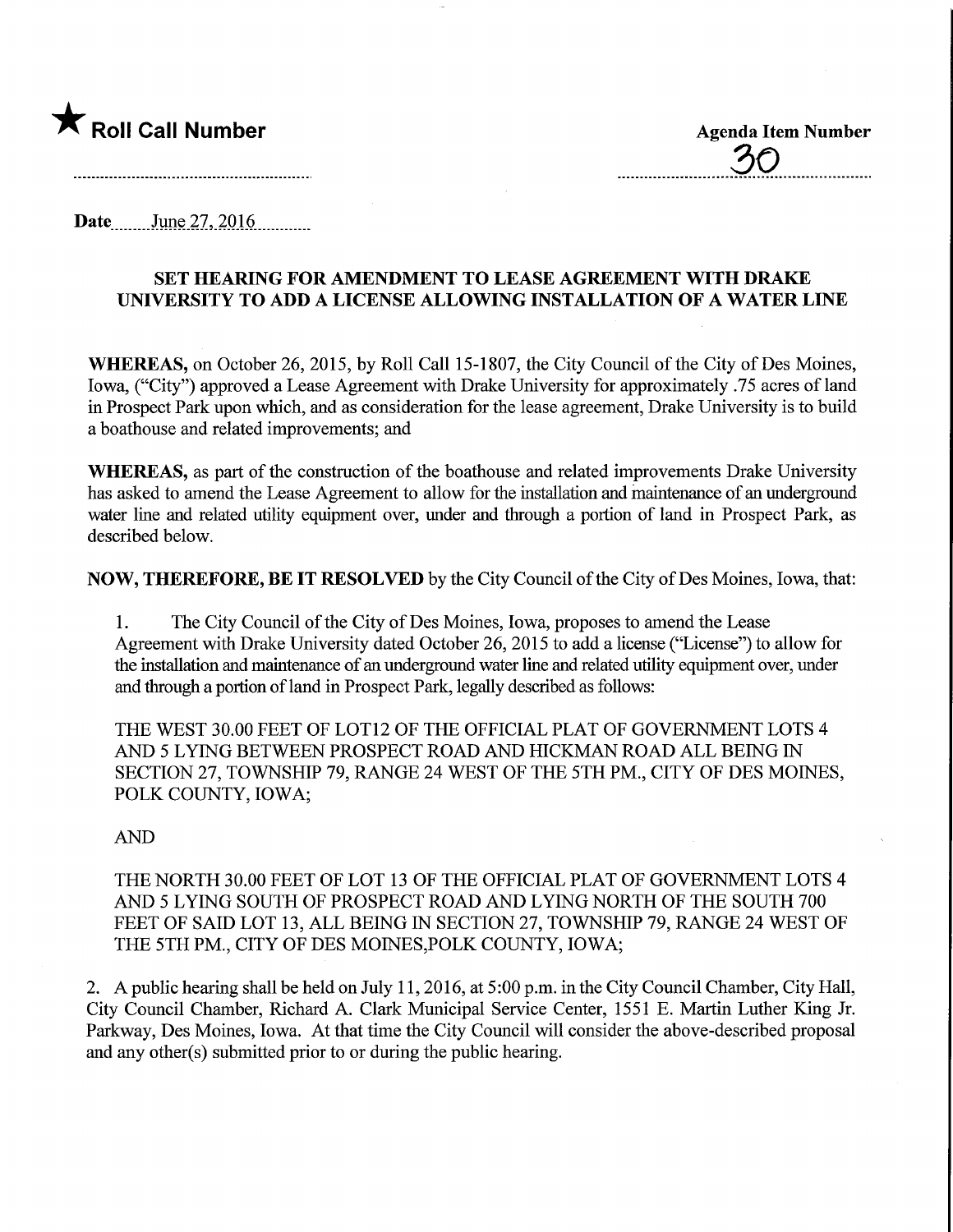

 $\overline{30}$ 

Date June 27, 2016

3. The City Clerk is hereby authorized and directed to publish notice of said proposal and hearing in the form hereto attached, all in accordance with Section 362.3 of the Iowa Code.

4. There are no proceeds associated with this Council action.

Moved by the summary control of the adopt.

APPROVED AS TO FORM:

 $\ln \sim \sqrt{\lambda \lambda}$  onstr

Ann DiDonato, Assistant City Attorney

 $\mathscr{P}$ T $\mathscr{N}$ 

| <b>COUNCIL ACTION</b> | <b>YEAS</b> | <b>NAYS</b> | <b>PASS</b>     | <b>ABSENT</b> |  |
|-----------------------|-------------|-------------|-----------------|---------------|--|
| <b>COWNIE</b>         |             |             |                 |               |  |
| <b>COLEMAN</b>        |             |             |                 |               |  |
| <b>GATTO</b>          |             |             |                 |               |  |
| <b>GRAY</b>           |             |             |                 |               |  |
| <b>HENSLEY</b>        |             |             |                 |               |  |
| <b>MOORE</b>          |             |             |                 |               |  |
| <b>WESTERGAARD</b>    |             |             |                 |               |  |
| <b>TOTAL</b>          |             |             |                 |               |  |
| <b>MOTION CARRIED</b> |             |             | <b>APPROVED</b> |               |  |
|                       |             | ò.          | <b>Mayor</b>    |               |  |

## **CERTIFICATE**

I, DIANE RAUH, City Clerk of said City hereby certify that at a meeting of the City Council of said City of Des Moines, held on the above date, among other proceedings the above was adopted.

IN WITNESS WHEREOF, I have hereunto set my hand and affixed my seal the day and year first above written.

. City Clerk